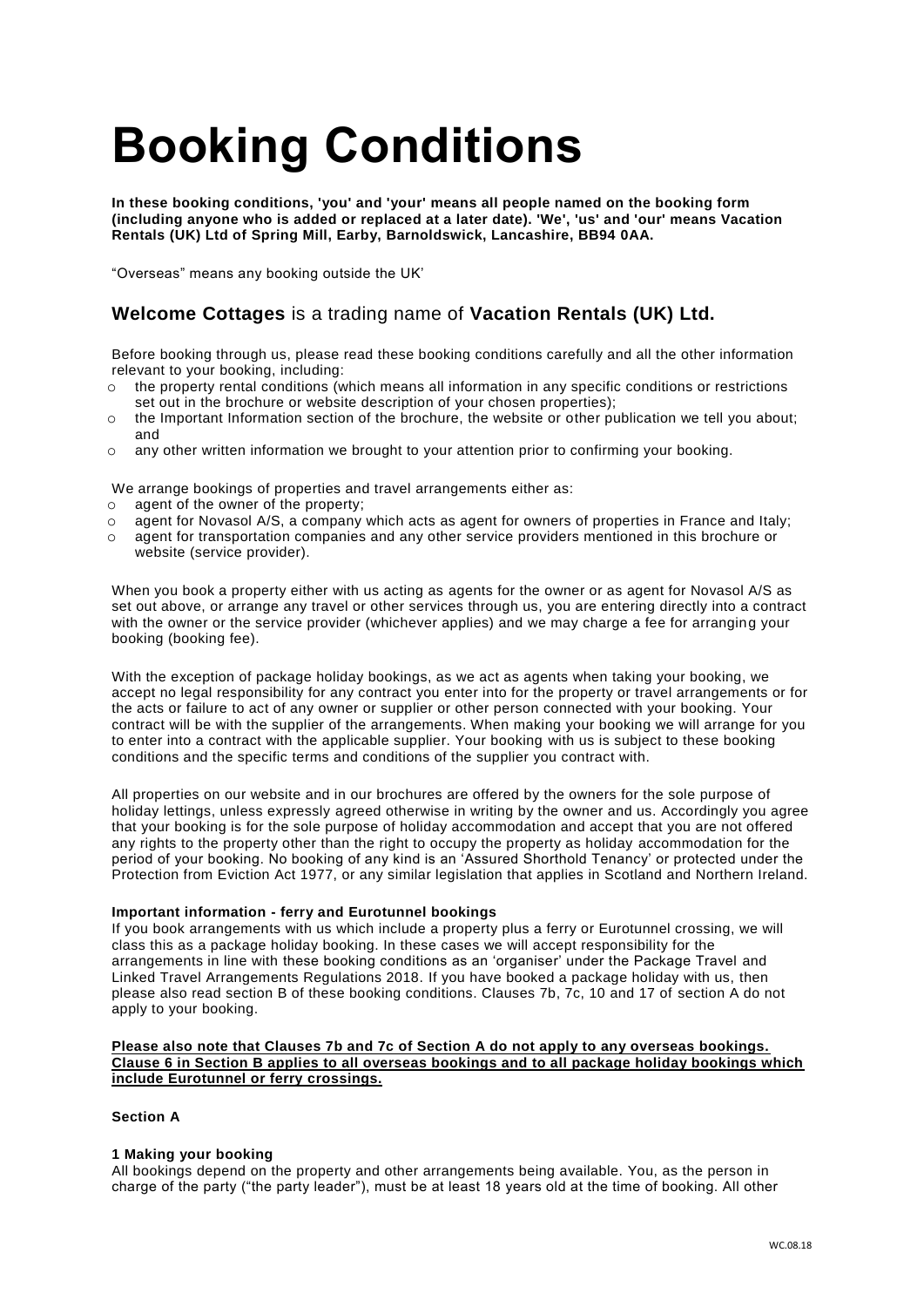members of the party must authorise you to make the booking on the basis of these booking conditions. By making the booking, you confirm that you are authorised to make the booking and that all other members of the party agree that the booking will be governed by these booking conditions. You, as the party leader, are responsible for making all payments due to us.

As long as the property is available and we have received all the relevant payments from you, we will give you written confirmation (see below) as soon as reasonably possible. This confirmation will show your booking details, the amount you have paid and the amount you still owe for the booking. Your binding contract with the owner will begin when we issue you with the written confirmation on behalf of the owner. For bookings made within 14 days of the departure date, you will have a binding contract with the owner when we give written confirmation of your booking to you or your travel agent and you have made the appropriate payments to us or your travel agent. If we pay the deposit into our bank account, it will not mean we have accepted a booking unless we have issued you with written confirmation. Please do not make any other travel arrangements (such as flights) until we have issued you with a written confirmation. We will give you your written confirmation either by post or by email. If you book with us online, we will acknowledge that we have received your booking and then send you confirmation by email. If you book by post or phone, we will send your confirmation to you by post unless you tell us at the time of booking that you would prefer it to be provided by email. It is your responsibility to check your emails regularly and to let us know about any change to your email address.

We, on behalf of the owner, Novasol A/S or service provider (whichever applies), have the right to refuse any booking before we send you your written confirmation. If we do this, we will tell you in writing and promptly refund any money you have paid to us. In this case, neither we nor the owner or other service provider (if any) will have any legal responsibility to you.

As soon as you receive your confirmation, you must check the details carefully. If anything is not correct, you should tell us immediately. Please ensure that names are exactly as stated in the relevant passport. As we act only as booking agent, we have no responsibility for any errors in any documentation except where an error is made by us. If you book through a travel agent, we will send your confirmation and all other documents to your travel agent.

Where we offer the option of a provisional telephone booking, the property will be released for general sale after the agreed time period unless you fully confirm the booking.

Even if we have sent a written confirmation, we on behalf of the owner, Novasol A/S or service provider, have the right to cancel a booking where there are reasonable grounds to believe that (i) it is not legitimate (ii) you are likely to breach any of our booking conditions (iii) information supplied by you in relation to your booking is incorrect (iv) you have behaved in a vexatious, abusive or unlawful manner to owners, suppliers or to our staff. If we cancel your booking, we will tell you in writing and neither we nor the owner, Novasol A/S or service provider will have any legal responsibility to you.

# **2 Payment**

When you book, you must pay the deposit amount then due plus any applicable booking fee by debit or credit card, or by sending us a cheque. We only accept payment in pounds sterling. We must then receive the rest of the money owed no less than 10 weeks before the start of your stay, or no less than 12 weeks where the property is stated to sleep 10 or more people. We will automatically collect the balance owed on the card that you used to pay the deposit, unless you settle the amount owed before that date or unless you tell us otherwise, however, if you book less than 10 weeks before the start of your stay (or less than 12 weeks before the start of your stay where the property is stated to sleep 10 or more people), we must receive full payment of the total cost of your booking (including any insurance premiums) when you make the booking. For any arrangements booked less than two weeks before the start of your stay, you must pay for the booking in full by debit or credit card, or by bank transfer, at the time of booking.

If you do not pay any payment due in relation to your booking by the appropriate date we, on behalf of the owner, Novasol A/S or service provider, are entitled to assume that you want to cancel your booking. In this case, your booking will be cancelled immediately and the provisions of either Section A, clause 7b or Section B, clause 6 will apply, as applicable. You may also need to pay additional charges. Please see section A, clause 7b or Section B, clause 6 as appropriate.

There is no charge for debit or credit card payments. If your bank refuses to make your payment for any reason, we are entitled to make an administration charge of £31.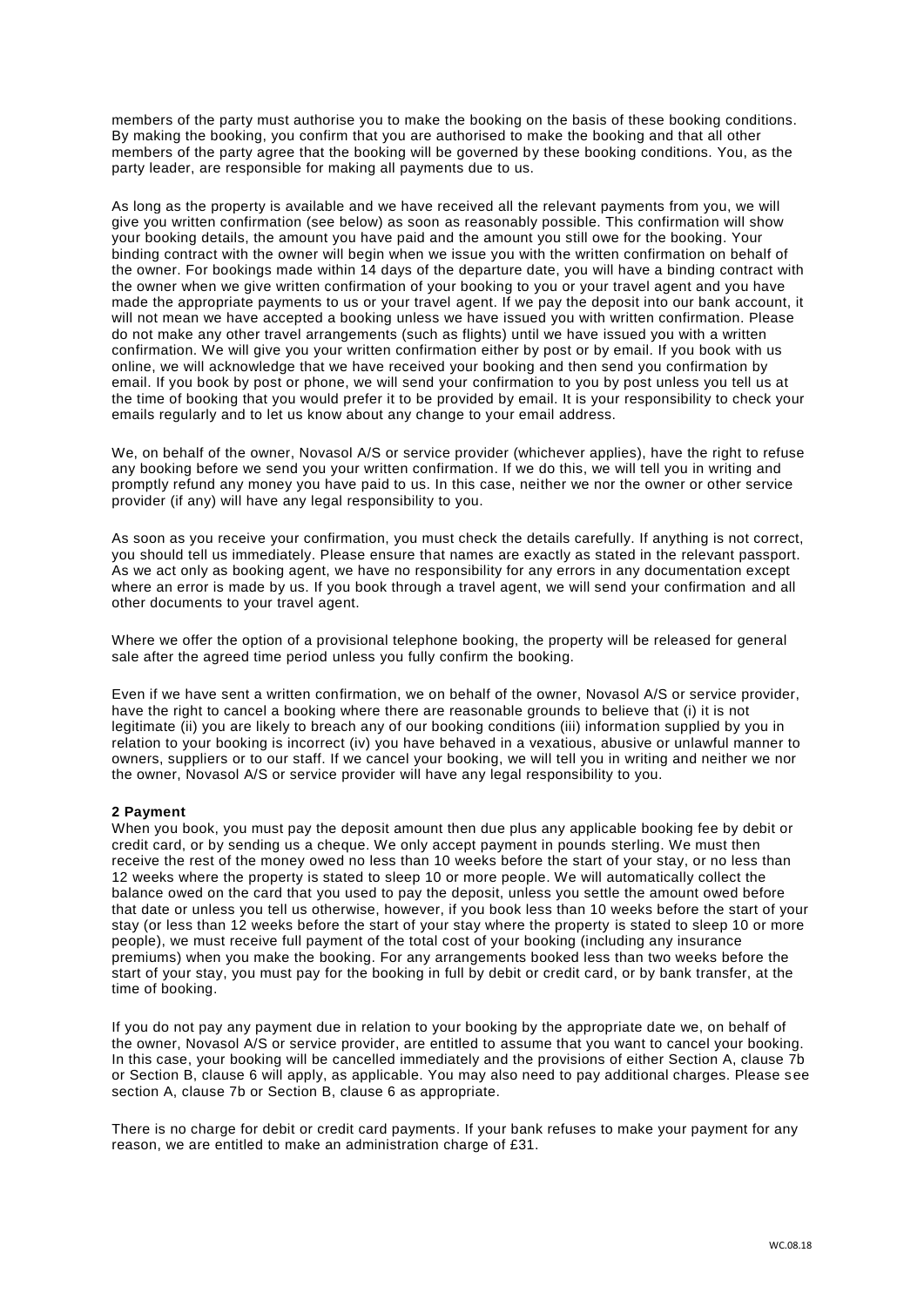Please note that we act as an agent and that other than any booking fee (which we may charge ourselves for the services we provide in administering your booking) all charges (including cancellation charges) and refunds are made for and on behalf of the owner, Novasol A/S or the service provider as appropriate.

Except where otherwise advised or stated in, all monies you pay to us for the arrangements (except for insurance premiums, bookings fees and our commission) will be held by us on behalf of the owner, Novasol A/S or service provider and forwarded on to them in accordance with our agreement with them.

# **3 Pricing**

We keep the prices charged by the owner or service provider under constant review and the prices of unsold arrangements may be increased or reduced at any time. We may also correct mistakes in the pricing of unsold arrangements at any time. We will confirm the price of your booking when you make it. As changes and mistakes can happen, you must check the price and all other details of your chosen arrangements at the time of booking.

All prices quoted or otherwise given to you include all charges and any taxes or government charges which may apply to your booking at the time it is made. You may be required to pay any additional taxes that arise after your booking has been confirmed.

We can pass on to you, in full, after we have confirmed your booking, all costs or charges the owner or service provider makes to us which are connected with your booking, including any price increases due to changes in the exchange rates of currency.

All accommodation prices are for the property as a whole and are not on a per person basis, except when an extra person charge applies.

We can charge a booking fee for the services we provide in administering your booking. Any booking fee will be stated in our brochure and on our website and will be shown as a separate charge on your confirmation.

#### **4 Offers with a low deposit**

Occasionally we make offers giving you the chance to book properties with either no deposit, or a deposit which is lower than usual. We will give you details of any extra terms that may apply to the offer before, or when, you make your booking. You should read these extra terms with these booking conditions as both apply to your booking. If you book a property with either no deposit or one which is lower than usual, you also agree to pay the difference between the amount paid and the usual deposit (see table below), plus any booking fee, ferry or Eurotunnel charges, the cost of any other travel arrangements included in your booking and any travel insurance premiums due, either at the time the balance of your booking is due or, if you cancel, at the time you cancel the booking. If you cancel, you must also pay all other cancellation charges which may apply. Please see section 7 for details on cancellations. You will still have to pay any travel insurance premiums at the time of booking if this is something you have chosen.

We can decide to extend or withdraw any offer at any time, should we wish to do so.

| <b>Accommodation Cost</b> | Usual Deposit Payment* - booking made on or |
|---------------------------|---------------------------------------------|
|                           | after 18 December 2017                      |
| £0 to £200                | £75                                         |
| £201 to £350              | £100                                        |
| £351 to £500              | £125                                        |
| £501 to £750              | £200                                        |
| £751 to £1000             | £250                                        |
| £1001 to £1500            | £300                                        |
| £1501 to £2000            | £350                                        |
| £2001 to £2500            | £400                                        |
| £2501 and above           | £450                                        |

| <b>Accommodation Cost</b> | Usual Deposit Payment - booking made before<br>18 December 2017 |
|---------------------------|-----------------------------------------------------------------|
| £0 to £199                | £70                                                             |
| £200 to £299              | £110                                                            |
| £300 to £399              | £140                                                            |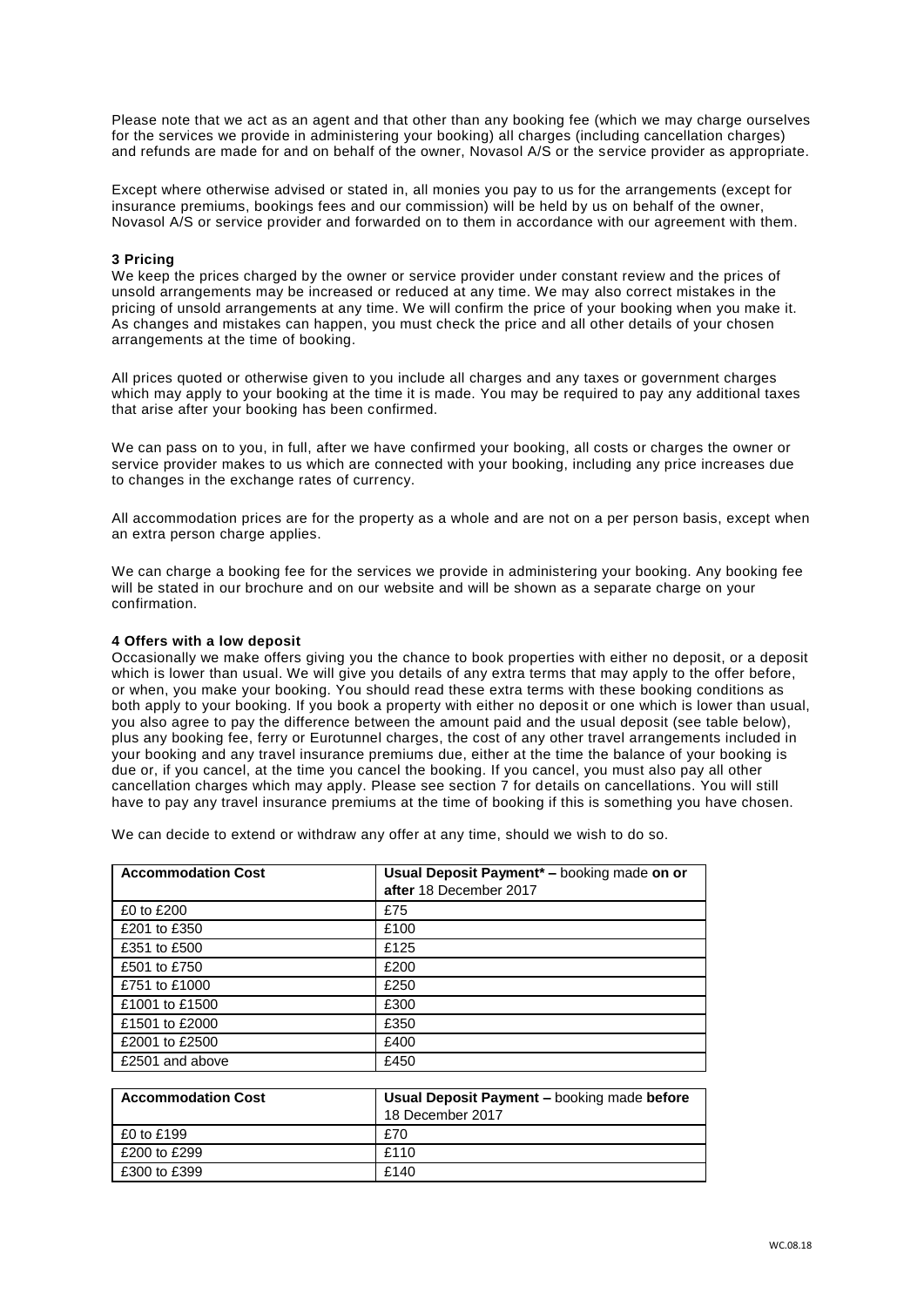| £400 to £499    | £170 |
|-----------------|------|
| £500 to £749    | £250 |
| £750 to £999    | £290 |
| £1000 to £1499  | £390 |
| £1500 and above | £490 |

\*For some bookings we may require a higher deposit amount. The exact deposit amount will be notified to you at the time of booking.

# **5 Brochure and website details**

We aim to make sure that the information provided by owners, Novasol A/S and service providers is presented accurately on our website, in brochures and other promotional literature or material we produce and provide. It is intended to present a general idea of the arrangements. Not all details of the relevant facilities can be included on our website. Furthermore, there may be small differences between the actual property/arrangements and its description. This is usually because the owners/service providers are always aiming to improve services and facilities. Occasionally, problems mean that some facilities or services are not available or may be restricted. If this happens, we will tell you as soon as reasonably practical after we become aware of the situation. We cannot accept responsibility for any changes or closures to local services or attractions mentioned in the brochure or on our website, by our advisers or advertised elsewhere. We make reasonable efforts to make sure that information we give you about your property and its facilities or services, as well as advertised travel and other ser vices, is accurate and complete on the date given. We cannot accept responsibility for any inaccurate, incomplete or misleading information about any property/arrangements or its facilities and services, unless this was caused by our negligence.

Where Wi-Fi is an advertised facility, please note that its provision is subject to availability and network conditions. It may not be available 24 hours a day and is provided for pleasure not for business purposes. Bookings are not accepted if they are wholly reliant on the uninterrupted, unlimited provision of Wi-Fi.

# **6 ABTA membership**

We are a member of ABTA, membership number Y0662 (Accommodation only sales) and L4801 (Packaged holiday sales). Please see section B, clause 2 for details of where financial protection applies to package holiday bookings if we become insolvent. We are obliged to maintain a high standard of service to you by ABTA's Code of Conduct. We can also offer you ABTA's scheme for the resolution of disputes which is approved by the Chartered Trading Standards Institute. If we can't resolve your complaint, go to **[www.abta.com](http://www.abta.com/)** to use ABTA's simple procedure. Further information on the Code and ABTA's assistance in resolving disputes can be found on **[www.abta.com](http://www.abta.com/)**. You can also access the European Commission Online Dispute (ODR) Resolution platform at http://ec.europa.eu/consumers/odr/. This ODR platform is a means of registering your complaint with us; it will not determine how your complaint should be resolved.

# **7 If you change or cancel your booking**

# **a) Changes**

If you want to change any detail of your confirmed booking, we will do our best to make the changes. However, we must receive your notice in writing by post or email. We may agree to accept notice over the telephone, but this should be arranged with us first. Also, we cannot guarantee that the owner or service provider concerned will be able to meet your request. Changes can only be accepted in accordance with the owner/service provider's terms and conditions. You may be asked to pay us an administration charge of £31 for each change or £53 for each change if we have already issued your travel documents. Plus, where the owner/service provider can meet your change request, you will have to pay any costs incurred by them in facilitating this change for you, which will be charged at the current brochure or website price, which may be different from the price in the brochure or website from which you booked your chosen arrangements. Some owners/service providers may treat changes to your dates or property as a cancellation of the original booking and so you will have to pay cancellation charges.

# **b) Full cancellations (This does not apply to ferry/Eurotunnel-inclusive packages or to any overseas bookings - see section B, clause B6 instead)**

If you have to, or want to, cancel your booking after it has been confirmed, you must phone us on the number shown on your booking confirmation as soon as possible. The day we receive your notice by phone to cancel is the date on which we will cancel your booking with the owner. Depending on your reason for cancellation, you may receive a refund of all money you have paid to us for your booking (apart from booking fees and, if it applies, the premium for any personal travel insurance you have arranged with us, any amendment charges, and credit-card charges you have already paid). We will also charge a cancellation administration fee of £53 for each week or part of a week per booking.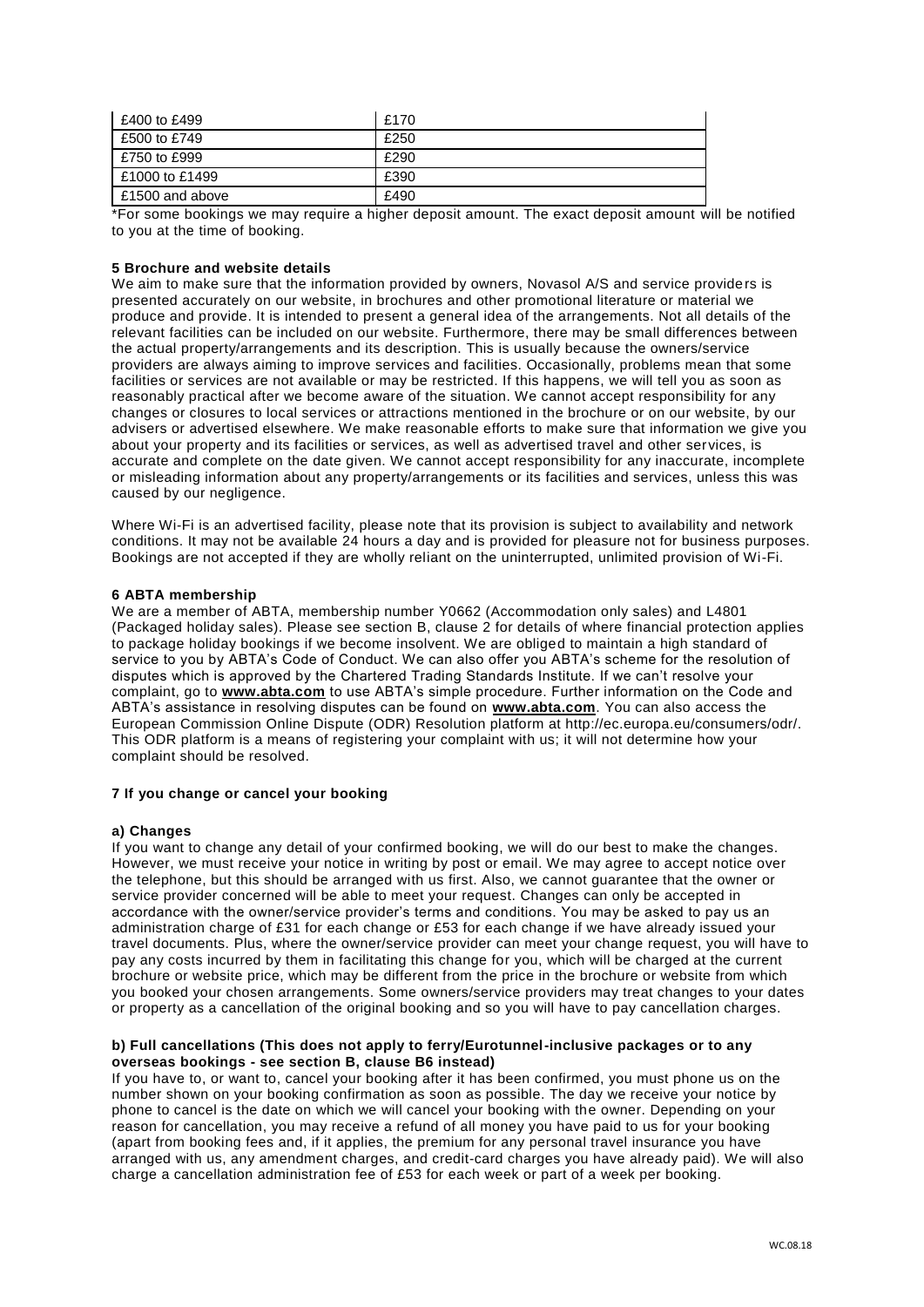The conditions for getting a refund referred to above only apply if the cancellation applies to all members of your party. All prices are for the whole property and not on a per person basis.

Under your contract with the owner, to qualify for a refund you must have one of the following reasons and you may be asked to send evidence:

- o Illness or pregnancy (we will need to see medical evidence that you or a member of the party is unfit to travel). We will not cover pregnancy if the relevant person was pregnant before the booking was made. And we will not make a refund if the woman is due to give birth within 14 weeks of the arrival date home
- o Death.
- o Redundancy (as long as the employment has been a continuous with the same employer for at least two years).
- o Jury or witness service (in a court of law).
- o Illness or death of a close relative (a close relative is defined as a husband, wife, civil partner, son or daughter, son or daughter-in-law, parent, mother-in-law or father-in-law, grandparent, sister or brother or fiancé or fiancée).
- o Your home is damaged and cannot be lived in because of fire, storm, flood, subsidence or malicious damage.
- $\circ$  The police have asked you to stay at home, following a burglary at your home or place of business. during the period of your holiday or within the seven days before this.
- o You are in HM Forces and are posted unexpectedly or have leave cancelled if you are in the police (unless you can recover the cost of the lost booking from another source) or
- o You are placed in quarantine.

Please note that all of the above reasons must have arisen after you made your booking and must not have been within your knowledge at the time of your booking. This particularly applies to pre-existing illness.

You may also receive a full refund from the owner if you cannot reach your destination due to snow or flood conditions or as a result of being involved in an accident while on the way there (This only applies if you have made every effort to try and complete your journey. You will need to produce evidence to us from the police or Highways Agency). Although a refund is available in these circumstances, you may prefer to delay your arrival. In these cases, we will give you a 15% refund for each 24-hour delay (up to 72 hours maximum = 45%). For short breaks, we will give you a fixed refund of 45 % for all arrivals delayed for more than 24 hours.

We will ask you to fill in a booking cancellation form which may need signing by a medical practitioner or employer. In this case we may also need you to give us more information/evidence from other people (we will tell you at the time).

The following reasons for cancellation do not qualify for a refund as set out above:.

- o Suicide or attempted suicide;
- o deliberate self-injury;
- o the effect of alcohol or drugs;
- o or any other reason which is not specifically referred to above.

If the reason for cancellation does not fall within one of those given above, for example, you do not want to travel, your leave is cancelled by your employer (other than HM Forces or the police) and so on, you will have to pay a cancellation charge based on the number of days before the arrival date at the property that we receive notice, as shown in the following table. This means that if you have paid the balance of your total holiday cost and then have to, or want to, cancel, you may receive a refund of part of the cost. However, if you have not paid your total booking cost, including any booking fee and the premiums for any insurance (if you have bought this) by the time of your cancellation, you may have to make a further payment to cover the cancellation charge.

For the purpose of the table below, total cost means the total cost of the accommodation booking, including any extra items. You will still have to pay any insurance premiums, booking fees, credit-card charges and administration fees for making any changes. If you have already paid insurance premiums, booking fees, credit-card charges and administration fees, we will not refund these if you cancel.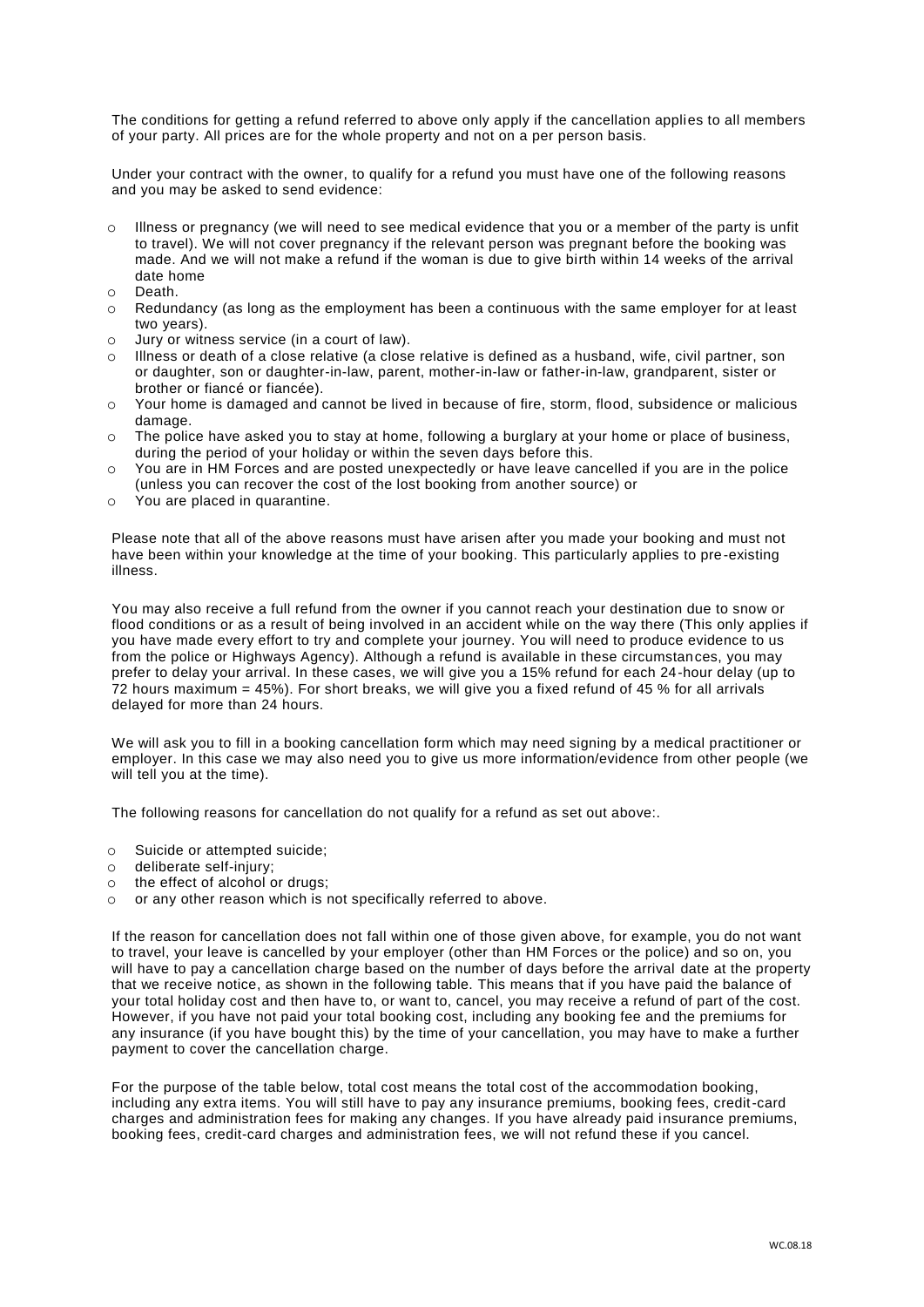**If you have already paid insurance premiums, booking fees, credit-card charges and administration fees, we will not refund these if you cancel.**

# Cancellation charges

| Number of days before the start date of your trip that we        | Cancellation charge (plus all booking fees, any      |
|------------------------------------------------------------------|------------------------------------------------------|
| receive your notice to cancel (or on which you are deemed to     | insurance premiums or administration fees you        |
| have cancelled)                                                  | owe)                                                 |
| More than 70 days                                                | Full deposit (including any balance of the deposit   |
| More than 84 days (properties stated to sleep 10 or more people) | due)                                                 |
| 43 to 70 days                                                    | 50% of the total cost or full deposit (including any |
| 43 to 84 days (properties stated to sleep 10 or more people)     | balance of deposit due), whichever is greater.       |
| 29 to 42 days                                                    | 75% of total cost                                    |
| 8 to 28 days                                                     | 90% of total cost                                    |
| 7 days or less                                                   | 100% of Total cost                                   |

If you live outside the UK and have booked through a local agent, the term 'total cost' in the above cancellation charges table means the amount paid by your local agent to us after taking off any booking fees, insurance premiums and any administration charge paid to us for making any change. To avoid any doubt, total cost does not include any charges made by your local agent or anyone else for booking fees, flights other travel services or any other amounts not paid to us. Other service providers may charge higher cancellation charges.

# **c) Cutting short your stay (UK only)**

You can also get a refund as set out above if you show that your stay in the UK is cut short for any of the reasons set out in b above. In this case, we will refund the appropriate percentage of the cost of your stay. This only applies if everyone from your party leaves the property. If your stay is cut short for medical reasons affecting any person in your party, you will need to produce a certificate from a local doctor, confirming that they needed to return home.

# **d) Part cancellations**

If only one person in your party needs to cancel, this will not normally affect the total cost of your booking unless you cancel any travel arrangements or extra services which are charged on a 'per person' basis. In these instances, the owner may provide a refund of any per person charges remaining after taking off any applicable cancellation charges. If you need to cancel all or part of your trip, you must return all travel tickets or vouchers (for example, for ferries).

# **8 Cancellations or changes by the owner or service providers**

The owners, Novasol A/S and service providers do not expect to have to make any changes to your booking. However, sometimes problems happen and bookings have to be changed or cancelled or mistakes in brochures or other details corrected. Owners, Novasol A/S and service providers have the right to do so. If they do, we, on their behalf, will contact you (by phone if reasonably possible in the case of a significant change or cancellation – we will let you know about minor changes by post) as soon as is reasonably practical. We will explain what has happened and let you know about the cancellation or change. However, we will have no further liability to you.

#### **9 Events beyond our control**

Unless we say otherwise in these booking conditions, unfortunately we or the owner, Novasol A/S or service provider will not be legally responsible either jointly or individually for any compensation if we or they are prevented from carrying out our responsibilities under this contract as a result of events be yond our control. This means an event we or they could not, even with all due care, avoid, including:

- o strike, lock-out or labour dispute;
- o natural disaster;
- o acts of terrorism, war, riot or civil commotion;
- o malicious damage;
- keeping to any law or governmental order, rule, regulation or direction, including advice from the foreign office to avoid or leave a country:
- o accident;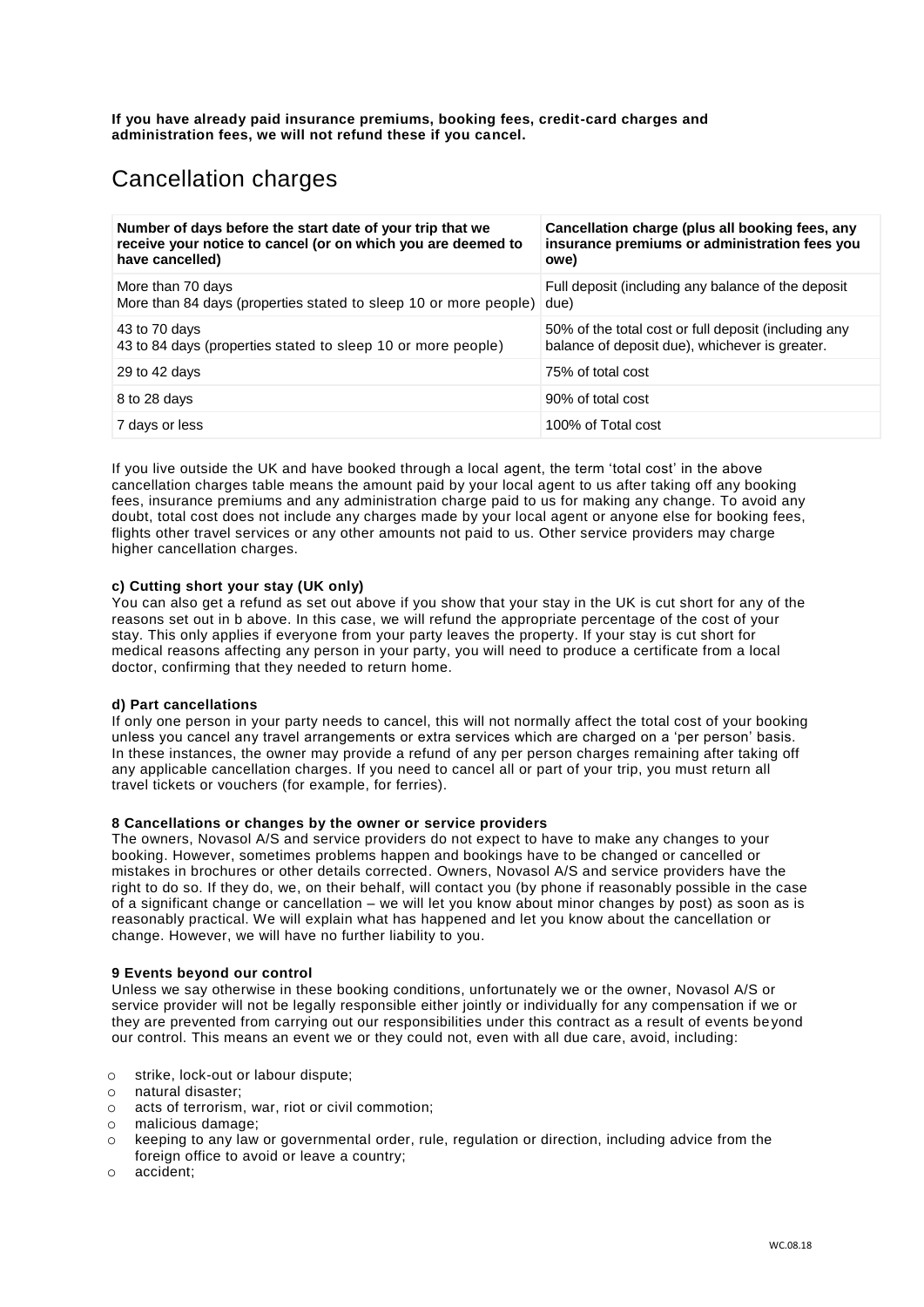- o breakdown of equipment or machinery;
- o insolvency or bankruptcy of an owner or service provider;
- o fire, flood, snow or storm;
- o difficulty or increased cost in getting workers, goods or transport; and
- o other circumstances affecting the supply of goods or services.

# **10 Our legal responsibilities to you (This does not apply to ferry and Eurotunnel inclusive bookings, see section B, clause 4 below.)**

As we act only as agents for the owner, Novasol A/S or service provider, we cannot accept any legal responsibility for any act or neglect on their part or of anyone representing or employed by them. And we cannot accept any liability for any problems or faults with or in any property or travel arrangements as all properties and travel arrangements are only controlled by the owners. Your contract is either with the owner, Novasol A/S and/or the service provider and is governed by their terms and conditions, which may contain other limits on their legal responsibility. Our responsibilities to you are limited to making the booking in accordance with your instructions. We accept no responsibility for any information about the arrangements that we pass on to you in good faith. If you have any complaints about any services we provide e.g. our booking service (as opposed to the arrangements provided by the owner, Novasol A/S or service provider), you must let us know immediately in writing and in any event within seven days of the end of any arrangements booked through us. Unfortunately, we cannot accept any legal responsibility if you do not let us know. If we are found to be at fault in relation to any service we provide (as opposed to any service provided by the owner, Novasol A/S or service provider for whom we are not responsible), we will not pay more than the commission we have earned for the booking (or the appropriate proportion of this if not everyone on the booking is affected), plus any reasonable expenses you cannot recover from elsewhere. We do not exclude or limit what we will be legally responsible for if death or personal injury is caused as a result of our negligence or that of our employees whilst acting in their course of their employment, or for any criminal act we may commit.

Neither we nor the owner can be held responsible for noise or disturbance which comes from beyond the boundaries of the property or which is beyond the owner's control. If we know about a problem before you arrive, we will contact you to let you know.

We cannot be held responsible for the breakdown of mechanical equipment such as pumps, boilers, swimming-pool filtration systems, nor for the failure of public utilities such as water, gas and electricity.

# **11 Owners and service providers' terms and conditions**

The services which make up your holiday are provided by people, firms, companies and other organisations which are totally independent of us and for whom we act as agents. These service providers and owners provide services in line with their own terms and conditions. Some of these terms and conditions may limit or exclude their liability to you, usually in line with international conventions which apply (for example, the Athens Convention for international travel by sea). The terms and conditions are available from the suppliers if you ask.

# **12 Insurance**

**This section does not apply to bookings which take place entirely in the UK where insurance is optional.** We recommend that you take out enough travel insurance to cover you for your total stay. You will find details of the UK Personal Travel Insurance policy we offer in our brochure and on our website.

For all overseas bookings, we consider it essential that you arrange enough travel insurance for your trip. Details of the Personal Travel Insurance policy we offer are shown in our brochures and on our website. If you decide not to buy this insurance, you must take out other personal travel insurance that provides equivalent or better cover to the policy we offer. We can ask you to provide alternative policy details. We do not check insurance policies to make sure they are suitable and this remains your responsibility. You are responsible for covering us if we suffer any losses or expenses arising out of your failure to take out proper insurance cover. We strongly advise you to take out insurance which will cover any damage which may happen to property which belongs to other people and which may get damaged.

If you are booking more than 10 weeks before your departure date (or within 12 weeks where the property is stated to sleep 10 or more people), and you have chosen to purchase the personal travel insurance we offer, we will assume your deposit payment includes the relevant premiums for the personal travel insurance purchased unless you tell us otherwise. For bookings made within 10 weeks of the departure date (or within 12 weeks where the property is stated to sleep 10 or more people), if you choose to buy the Personal Travel Insurance we offer, you must pay us the premiums in full at the time of booking as cover will not apply until then. We can refuse or cancel a booking if you do not have personal travel insurance cover that matches or is better than that provided by the insurance we offer. We will treat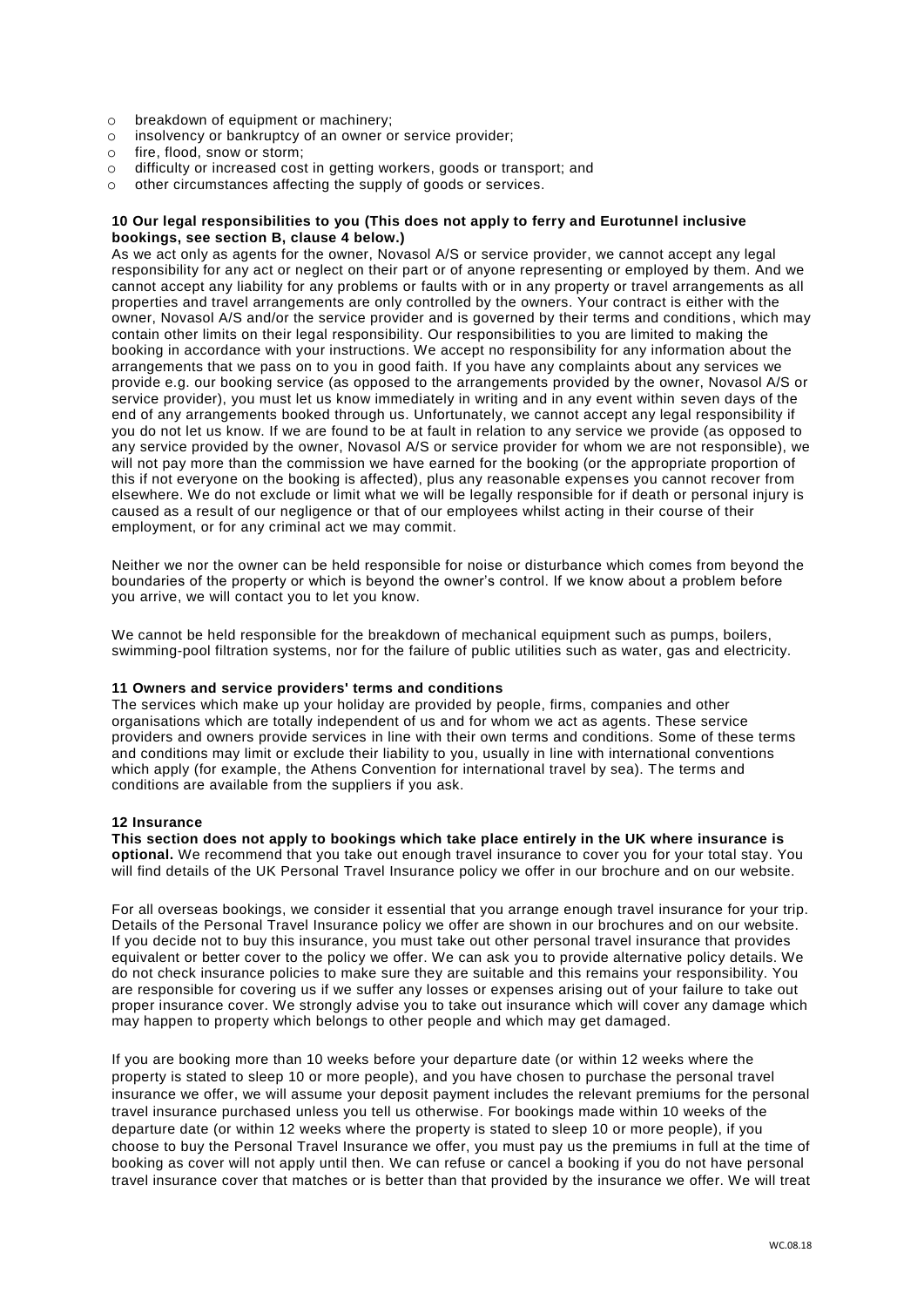any cancellation for this reason as a cancellation by you and you will have to pay the cancellation charges set out in clause 7 above. Please read your policy details carefully and take them with you on holiday. It is your responsibility to make sure that the insurance cover you buy is enough for your needs.

# **13 Disabilities and medical problems**

If you or any member of your party has any medical problem or disability that may affect your booking, please tell us before you confirm your booking and give us full details in writing as early as possible before you travel. If the owner, Novasol A/S or service provider reasonably feels unable to properly meet that person's particular needs, we can refuse or cancel the reservation.

# **14 Your property**

The owner has set the following conditions on your stay at the property:

Arrival and departure- You can arrive at your property at any time after 4pm (unless we tell you otherwise, for example on your confirmation) on the start date of your rental period. You must leave by 10am on the last day. If your arrival will be delayed beyond 8pm on the start date of your rental period, you must contact the person whose details are given in the location guide. If you fail to do so, you may not be able to get into the property. If you fail to arrive by 12 noon on the day after the start date of your rental period and you do not let the person whose details are given on the location guide know you are arriving late, we on behalf of the owner may treat your booking as having been cancelled by you. In this situation, we will not refund any money you have paid.

Security deposits - Some owners require payment of a security deposit. If this applies to your chosen property, this is a direct arrangement between you and the owner, which we may or may not administer on behalf of the owner. The amount and details of how the payment should be made and how and when it will be returned (less any costs for breakages, damages etc. if applicable) will be provided at the time of booking.

Behaviour - You and all members of your party agree:

- o to keep the property clean and tidy;
- $\circ$  to leave the property in a similar condition as you found it when you arrived;
- $\circ$  to behave in a way at all times while at the property which does not break any law;
- not to use the property for any illegal or commercial purpose;
- $\circ$  not to sublet the property or any part thereof or otherwise allow anyone to stay in it who we have not previously accepted on behalf of the owner as a member of your party;
- o Not to behave in anti-social manner, breach the peace or otherwise act in a way which may disrupt or affect the enjoyment of others.

Maximum occupancy - You also must not allow more people than the brochure states to stay overnight in the property. You cannot arrange for visitors to the property without the advance consent of the owner. You cannot significantly change the number of adults or children during your stay. (For example, if you book for two adults and two children, you cannot arrive with four adults and no children.) You must not hold events (such as parties, celebrations or meetings) at the property without the advance consent of the owner. If you do any of these things, the owner can refuse to hand over the property to you, or can repossess it. If the owner does this, we will treat this as you cancelling the booking. In these situations you will not receive a refund of any money you have paid for your booking. And we or the owner will not be legally responsible to you as a result of this situation. (This will include, for example, any costs or expenses you have to pay due to not being able to stay in the property, such as the cost of finding other accommodation.) Neither we nor the owner are under any obligation to find any alternative accommodation for you.

Pets - Pets are not allowed unless we say so in the brochure/website. If you take a pet with you, it is not allowed upstairs, on beds or furniture, or in any shared facilities, such as swimming pools or shops. You must not leave any pets unattended in the property, including any garden, and you must keep dogs on a lead within the boundaries of a property (including the garden). Registered assistance dogs are allowed in most properties featured in this brochure even if the property description says that pets are not allowed. NB: if you are travelling to France or Italy with a registered assistance dog, please contact us before making your booking. If you or any member of the party has a pet allergy, we cannot guarantee that dogs, or other pets, have not stayed in your chosen property, even if the owner does not allow pets, nor can we accept any responsibility for any subsequent health reaction. It is your responsibility to make specific enquiries before booking as some property owners may take their own pets to a property. You should also read the information on taking pets on holiday included in our brochure or on our website. If there is a charge for taking a pet, you will be told at the time of booking.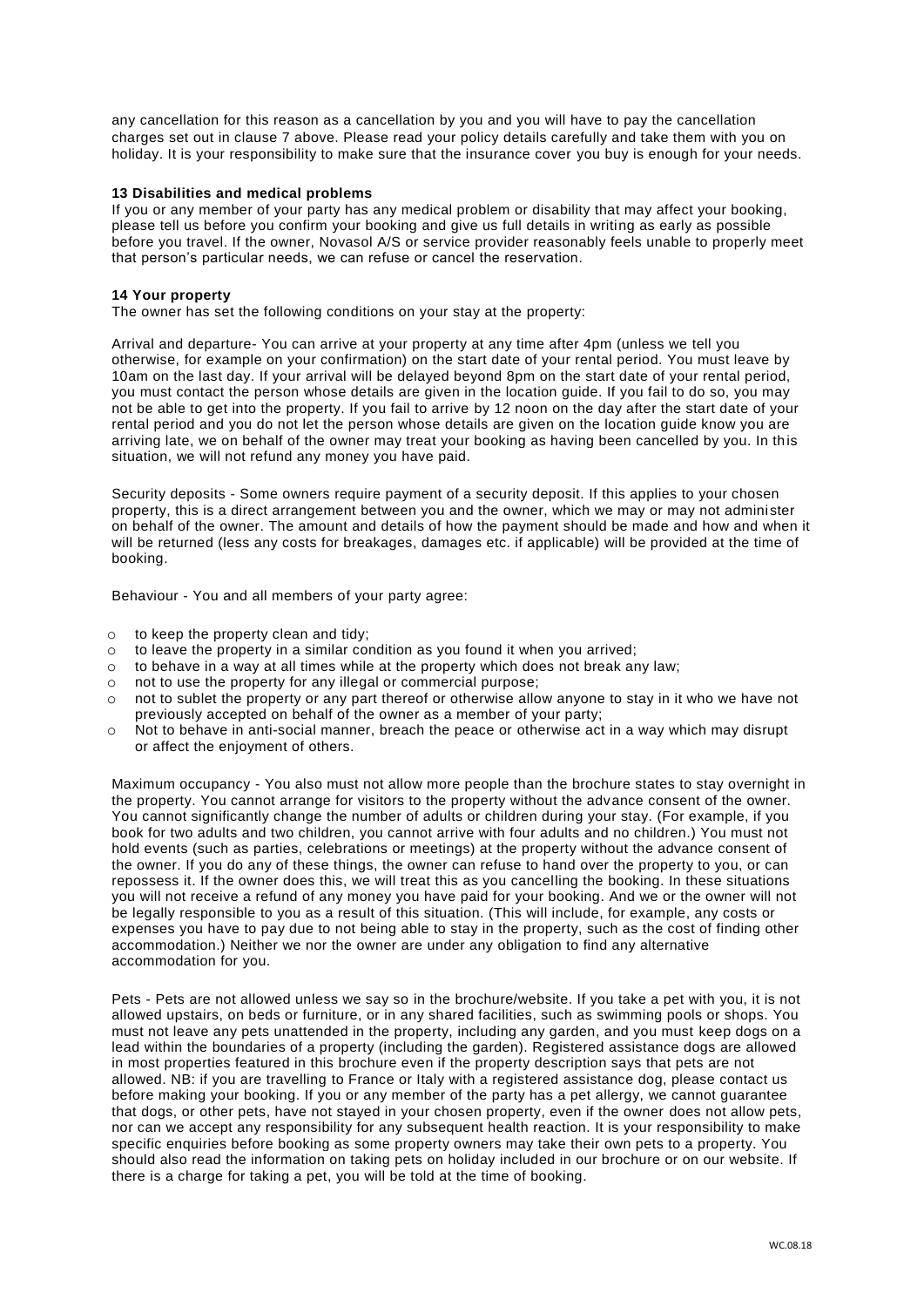**No Smoking:** most properties are no smoking (including E-cigarettes), if you require a smoking property then please contact us

**Under 1 hour to airport feature:** This is a guide only, calculated on the airport being up to 40 miles from the area that you are booking

#### **15 Damage**

You are responsible for and agree to reimburse to the owner and us all costs incurred by the owner and/or us as a result of any breakage or damage in or to the property which is caused by you or any members of your party or any other persons invited into the property by you. The owner and/or we can ask for an extra payment from you to cover any such costs.

The owner expects the accommodation to be left in a reasonable state on departure. If in the owner's or caretaker's opinion, additional cleaning is required, you will be liable to the owner for the cost of this cleaning.

You may need to check and sign an inventory of the property and its contents on arrival at the property. If you discover that anything is missing or damaged on arrival please notify the owner/key holder immediately.

#### **16 Right of Entry**

The owner is allowed to enter the property (without letting you know first if this is not practical or possible) if special circumstances or emergencies happen (for example if repairs need to be carried out) or if you break any of these booking conditions, the owner's own terms and conditions or any other terms that apply to your booking and/or the property. The owner or its representative also is allowed to enter the property to inspect it (including but not limited to where you have complained about the property). If this happens, you will be given reasonable notice first.

You agree to allow the owner or their representative (including workmen) access to the property as required by this clause.

#### **17 Unreasonable behaviour**

The owners of all properties can refuse to hand over their property if the unreasonable behaviour of anyone in your party is likely to cause offence to other guests, to members of staff or to neighbours, or if the owner has reasonable cause to believe you or any member of your party will cause damage or loss to the property, its services or facilities. If this happens, the contract between you and the owner will end and you will not receive any refund and neither we nor the owner will have any further responsibility to you.

The owners of all properties can end a stay after the keys have been handed over, if the unreasonable behaviour of anyone in your party (including anyone invited into the property by you) is likely to spoil the enjoyment, comfort or health of other guests, residents, neighbours or members of staff or where you or any member of your party (or anyone invited into the property by you) has broken or is likely to break any of these booking conditions, the Owner's terms and conditions or any other terms and conditions applicable to the property which you have been told about. If this happens, you will have to leave the property immediately and no refund will be given. You may also be responsible for any costs the owner has as a result of your behaviour as set out in clause 15.

#### **18 Special requests**

If you have any special requests, you must let us know when you make a booking and confirm them in writing. Although we will try to pass any reasonable requests on to the owner, Novasol A/S or service provider (whichever applies), we cannot guarantee that any request will be met. Confirmation that we have noted a special request or passed it on to the owner, Novasol A/S or service provider, or of the fact it is shown on your written confirmation or any other document, is not confirmation that the request will be met. If we or the owner or Novasol A/S or service provider fail to meet any special request, it will not mean we or they have broken your contract.

#### **19 Complaints (This does not apply to ferry and Eurotunnel inclusive bookings.)**

If you want to complain, we, together with the owner. Novasol A/S or service provider (whichever applies), will want to take action to sort your complaint out as soon as possible. Because the contract for your arrangements is between you and the owner or Novasol A/S and/or service provider, you should put any queries or concerns to them. It is essential that you contact the owner or their representative immediately if any problem arises so that it can be sorted out as quickly as possible. It is often extremely difficult (and sometimes impossible) to sort out difficulties properly unless the owner is told promptly. If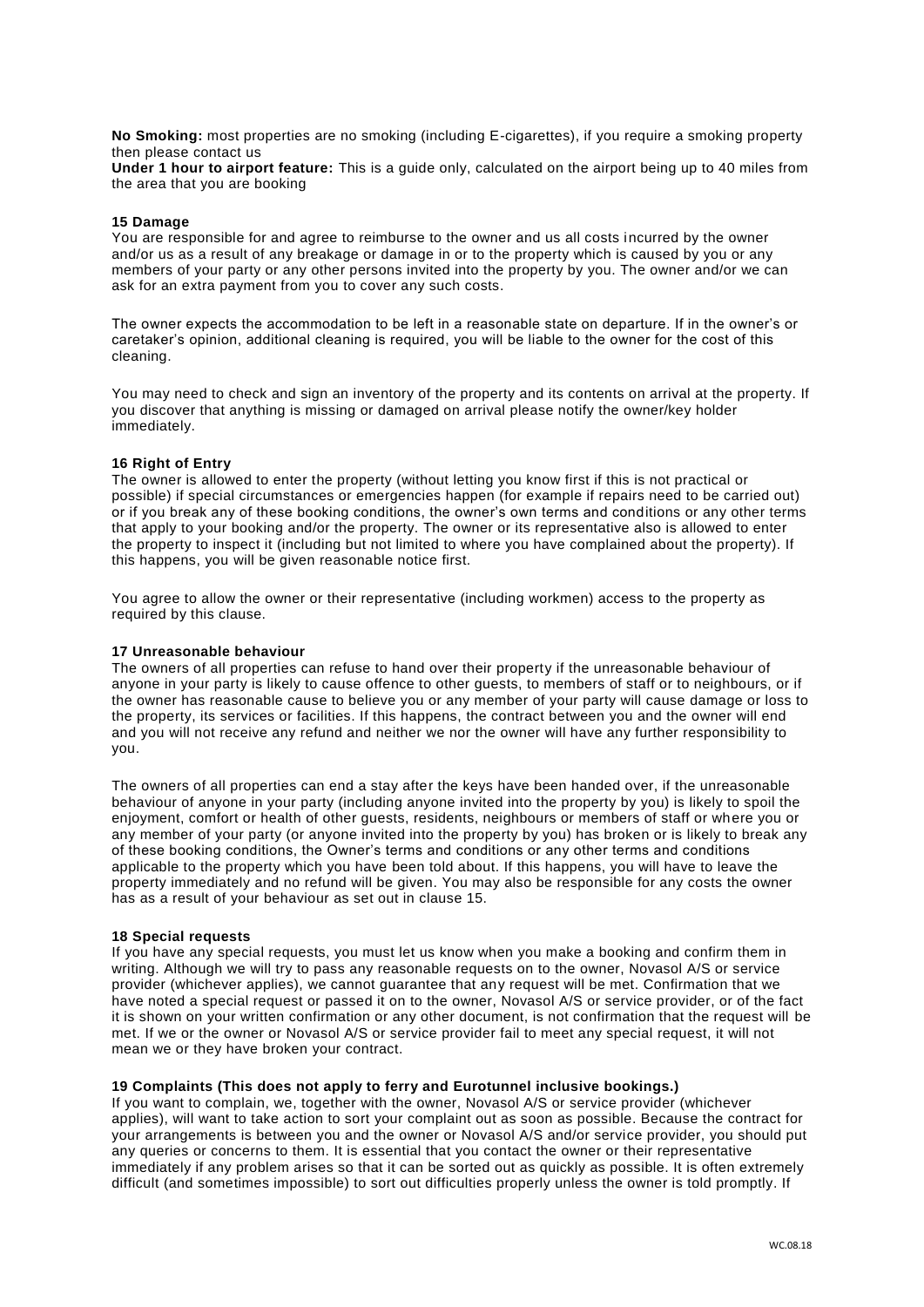you discuss the problem with the owner or their representative during your stay at the property, it can usually be sorted out straightaway. In particular, complaints which would only be temporary (for example, complaints on how the property is prepared or the heating not working) cannot possibly be investigated unless registered during your stay. If you cannot contact the owner or their representative, or if you are not happy with their response, you should immediately phone the Customer Services Line on the number shown on your confirmation. If, after this, you feel that the problem has not been dealt with to your satisfaction, you must, within 28 days of returning from your stay, put your complaint in writing to us. We will then pass this on to the owner. Send your letter to our office at Spring Mill, Earby, Barnoldswick, Lancashire, BB94 0AA, marked for the attention of the Customer Relations Department. Or you can send an email to cr@wynvr.co.uk. We have designed this procedure to make sure we can sort out complaints as quickly as possible. Please help us and the owner to help you by following this procedure. If you fail to do so, this may affect your entitlement to claim compensation if this would be appropriate. As we act only as an agent for the owner, we cannot accept any legal responsibility for your complaint. If we help to sort out a complaint, we are doing so as an agent only and have no legal responsibility to you for any refund or compensation.

Please note that we offer an Alternative Dispute Resolution service through our ABTA membership. Please see clause 6 for further details. You can also access the European Commission Online Dispute (ODR) Resolution platform at http://ec.europa.eu/consumers/odr/.

# **20 Governing law and jurisdiction**

Any dispute, claim or other matter which may arise in relation to your booking will be governed by English law and you agree that any dispute will be dealt with exclusively by the courts of England and Wales.

# **21. Communicating with you**

Please see our Privacy Notice which explains how we will process your personal data.

For the purposes of the Landlord and Tenant Act 1987, you can send any notices intended for the owner to our registered office address Spring Mill, Earby, Barnoldswick, Lancashire, BB94 0AA and we will forward these on to the owner.

# **Section B: Ferry and Eurotunnel inclusive bookings only**

# **Where your booking includes accommodation plus a ferry or Eurotunnel crossing, the following extra information applies to your booking:**

# **B1) Pricing**

All prices quoted or which we have told you about include all charges and any taxes or government charges that apply to your holiday at the time of booking. We worked out the accommodation prices shown in our brochures and on our website based on the known costs and on an exchange rate of £1 to 1.17 euro for 2018 bookings and £1 to 1.145 euro for 2019 bookings.

We keep the prices charged by the owner or service provider under constant review and the prices of arrangements may be increased or reduced at any time. Ferry and Eurotunnel prices shown on our websites or in our brochure are provided by suppliers and may also be amended at any time before purchase.

We may also correct mistakes in the pricing of unsold arrangements at any time. We will confirm the price of your booking when you make it. As changes and mistakes can happen, you must check the price and all other details of your chosen arrangements at the time of booking.

When we confirm the price of your chosen arrangements at the time of booking, except where we have to correct any mistakes, we will only increase or reduce the price of your confirmed booking due to changes in:

- o The price of the carriage of passengers resulting from the cost of fuel or other power sources;
- o The level of taxes or fees applicable to the holiday imposed by third parties not directly involved in the performance of your holiday, including tourist taxes, landing taxes or embarkation or disembarkation fees at ports and airports; or
- o the exchange rates which have been used to work out the cost of your package.

We will pass on any increase or reduction by either charging you more or giving you a refund, as applicable.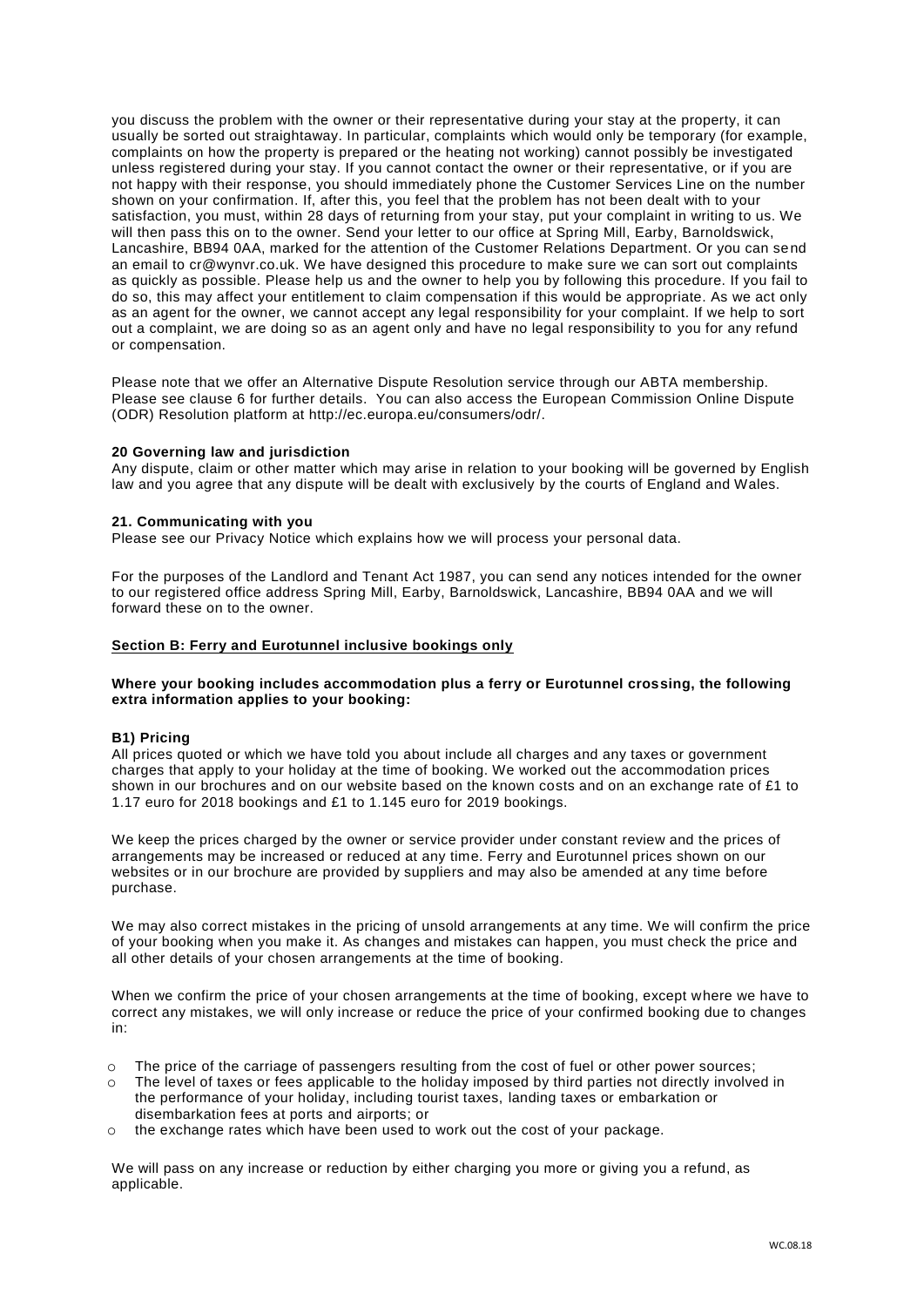You will be charged for the amount of any increase in accordance with this clause, plus an administration charge of £1.00 per person. If this means that you have to pay an increase of more than 8% of the cost of your holiday (not including insurance premiums and any amendment charges), and you do not wish to pay this increase you will be entitled to cancel your booking and receive a full refund of all money you have paid us (except for any amendment charges). Or, you can buy another holiday from us if we are able to offer one (if this is of equivalent or higher quality you will not have to pay more but if it is of lower quality you will be refunded the difference in price).

In the above circumstances you have 14 days from the issue date printed on our invoice to tell us if you want to cancel your holiday or buy another holiday. If you do not tell us that you want to cancel or buy another holiday within this time, we will assume that you will pay the extra charge. You must pay this with the balance of the cost of the holiday or within 14 days of the issue date printed on the invoice, whichever is later.

If, due to the charges mentioned above, the price of your holiday goes down we will pay you any refund due. However, please remember that we do not always buy travel arrangements in local currency and some obvious changes have no effect on the price of your travel due to contractual and other protection in place.

We promise not to send you an invoice for an extra charge within 20 days of the start of your holiday. We will not make any refunds within this period either.

#### **B2) Your financial security**

We provide full financial protection for our package holidays which don't include flights, by way of a bond held by ABTA Limited, of 30 Park Street, London, SE1 9EQ. our ABTA membership number is Y0662 (Accommodation only sales) and L4801 (Packaged holiday sales)]. Please visit [www.abta.com](http://www.abta.com/) for further information. Please see clause 6 of section A for full details of our ABTA membership.

#### **B3) Cancellations or changes made by us**

It is unlikely that we will have to make changes to your booking arrangements but occasionally, as we make the arrangements for your bookings many months ahead, we may have to make changes both before and after bookings have been confirmed. Or, we may have to cancel confirmed bookings. While we always try to avoid changes and cancellations, we can make cancellations or changes at any time and must reserve the right to do so.

Occasionally we have to make a 'significant change' such as a change of property to that of a lower standard, changing the departure time by more than 12 hours or a change of resort/area. If we need to do this, we will let you know as soon as possible before you leave. We treat all other changes as minor. As a result, we will decide whether to let you know about them.

If we have to make a significant change or cancel your booking, and as long as there is time to do so before the departure date, we will offer you three options:

- o (for significant changes), you can accept the changed booking arrangements we offer you; or
- o you can transfer to another booking if we are able to offer alternative arrangements with comparable or higher facilities (at no extra cost to you); or
- $\circ$  if available, accepting an offer of an alternative holiday of a lower standard, with a refund of the price difference between the original holiday and the alternative holiday; or
- o you can cancel your booking, in which case we will refund you all amounts you have paid.

You must notify us of your choice within 7 days of our offer. If we do not hear from you within 7 days, we will contact you again to request notification of your choice. If you fail to respond again within the time period stipulated within our notice, we reserve the right to assume you accept the changed or alternative arrangements. The options shown above are not available if any change is a minor one or if the change or cancellation by us arises out of alterations to the confirmed booking which you have asked for or your failure to pay the balance of your booking cost by the due date notified to you.

In addition to a full refund of all monies paid by you, we will pay you compensation as detailed below (except to infants), in the following circumstances:

- If, where we make a significant change, you do not accept the changed arrangements and cancel your booking;
- If we cancel your booking and no alternative arrangements are available.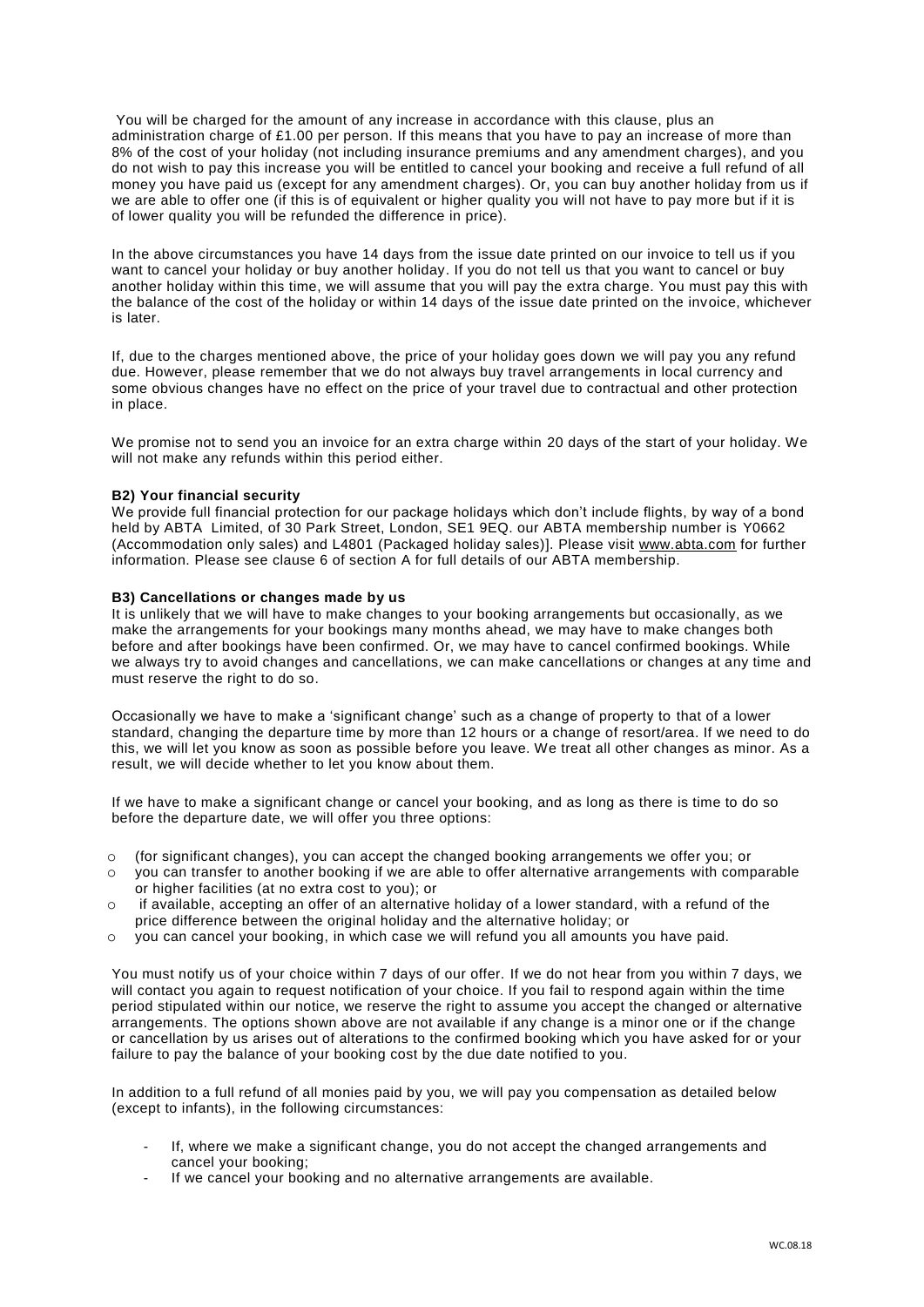| Number of days before you leave when we tell you (or your travel agent)<br>about a significant change to or cancellation of your confirmed holiday | Compensation per party |
|----------------------------------------------------------------------------------------------------------------------------------------------------|------------------------|
| More than 70 days                                                                                                                                  | £0                     |
| 43 to 70 days                                                                                                                                      | £25                    |
| 29 to 42 days                                                                                                                                      | £40                    |
| 15 to 28 days                                                                                                                                      | £80                    |
| 14 days or less                                                                                                                                    | £100                   |

Compensation will not, however, be payable and no liability, beyond offering the above mentioned choices, can be accepted where:

- a. we are forced to make a change or cancel as a result of unavoidable and extraordinary circumstances, meaning any event beyond our control, the consequences of which could not have been avoided even if all reasonable measures had been taken. These circumstances may include, but are not limited to, those listed under 'Events beyond our control' in clause 9 of Section A; or
- b. we cancel as a result of your failure to comply with any requirement of these booking conditions entitling us to cancel (such as paying on time); or
- c. we make a minor change; or
- d. we make a significant change or cancel your arrangements more than 10 weeks before departure; or
- e. where the change or cancellation by us arises out of alterations to the confirmed booking requested by you; or
- f. where we make a significant change and you accept those changed arrangements or you accept an offer of alternative travel arrangements.

The table above sets out the most we will pay under this clause. We are sorry that we cannot meet any expenses or losses you may suffer as a result of inconvenience suffered.

Very rarely, we may be forced by make a change or cancel as a result of unavoidable and extraordinary circumstances, meaning any event beyond our control, the consequences of which could not have been avoided even if all reasonable measures had been taken. These circumstances may include, but are not limited to, those listed under 'Events beyond our control' in clause 9 of Section A. If this situation does occur, we regret we will be unable to make any refunds (unless we obtain any from our suppliers), pay you compensation or meet any costs or expenses you incur as a result.

If we become unable to provide a significant proportion of the services that you have booked with us after you have departed, we will, where possible, make alternative arrangements for you at no extra charge and, where those alternative arrangements are of a lower standard, provide you with an appropriate price reduction.

# **B4) Our legal responsibility to you**

We will accept responsibility for your holiday as an 'organiser' under the Package Travel and Linked Travel Arrangements Regulations 2018. Depending on the other conditions of this clause B4, we accept responsibility for making sure that we supply your travel arrangements, which you book with us, as we have described. If, after you leave for your trip, any part of your arrangements are not provided as promised, due to the negligence of our employees, agents or suppliers, and we don't remedy or resolve your complaint within a reasonable period of time, we will pay you appropriate compensation, if this has affected the enjoyment of your trip. However, (except where you have suffered personal injury or death), we will not pay more than three times the value of the booking (or the relevant part if not all the booking is affected). The level of compensation will take into account all relevant factors, including the price of the holiday, any steps it was reasonable for you to take to reduce, as far as possible, the inconvenience or damage suffered (such as following the complaints procedure) and how much the problem affected your overall enjoyment of the holiday. Please note that it is your responsibility to show that we or our supplier(s) have been negligent if you wish to make a claim against us.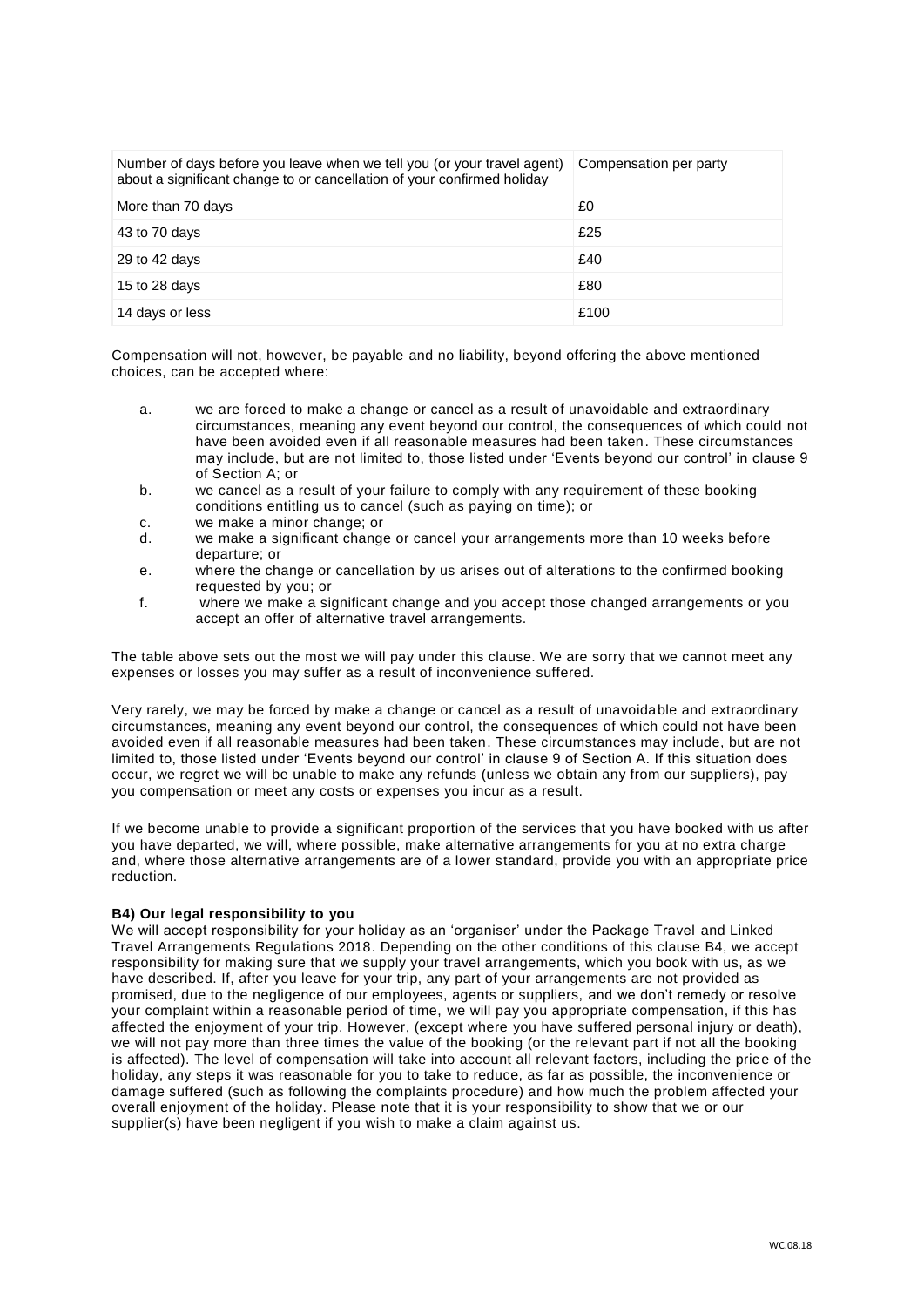Before we pay you any compensation, you must make any complaint or claim strictly in line with clause B7. You must also transfer your legal rights you may have against anyone else in connection with your claim. You must co-operate with us and our insurers in this.

In all claims we will not be legally responsible if the alleged loss, injury or damage results from any of the following:

- o The fault of the person affected or any members of their party;
- o The fault of someone not connected with providing your holiday which we could not have predicted or avoided;
- unavoidable and extraordinary circumstances, meaning any event beyond our control, the consequences of which could not have been avoided even if all reasonable measures had been taken. These circumstances may include, but are not limited to, those listed under 'Events beyond our control' in clause 9 of Section A.

Where it is impossible for you to return to your departure point as per the agreed return date of your package, due to "unavoidable and extraordinary circumstances", we shall provide you with any necessary accommodation (where possible, of a comparable standard) for a period not exceeding three nights per person. Please note that the 3 night cap does not apply to persons with reduced mobility, pregnant women or unaccompanied minors, nor to persons needing specific medical assistance, provided we have been notified of these particular needs in advance. For the purposes of this clause, "unavoidable and extraordinary circumstances" means warfare, acts of terrorism, significant risks to human health such as the outbreak of serious disease at the travel destination or natural disasters such as floods, earthquakes or weather conditions which make it impossible to travel safely to the travel destination. **Important notice on the limits of our legal responsibility**

For international travel by sea and rail, we will limit our legal responsibility in all cases as if we were carriers under the appropriate conventions, which include; The Athens Convention (for sea travel); The Berne/Cotif Convention (for rail travel) and The Paris Convention (for accommodation arrangements) and any applicable EU Regulations, such as 261/2004 (for travel by air) and 1117/2010 (maritime passenger rights). We are not a carrier for the purposes of EU 1177/2010 – any queries or claims for that regulation should be directed to your carrier. You can ask for copies of these conventions and regulations from our offices. Please contact us. You must also agree that the operating carrier or transport company's own 'conditions of carriage' will apply to you on that journey. When arranging transport for you, we rely on the terms and conditions in these international conventions and those 'conditions of carriage'. You must accept that all the terms and conditions in those 'conditions of carriage' form part of your contract with us, as well as with the transport company.

Please note, we cannot accept any liability for any damage, loss or expense or other sum(s) of any description: (a) which on the basis of the information given to us by you concerning your booking prior to our accepting it, we could not have foreseen you would suffer or incur if we breached our contract with you; or (b) relate to any business.

If we are found legally responsible for loss of or damage to any luggage or personal possessions (including money), the most we will have to pay you and your party is £25 per person, as you are required to have adequate insurance in place to cover this kind of loss.

# **B5) Passports and visa information for package bookings**

A passport is required for the overseas destinations that we feature. Photo identification may be required by airlines and ferry companies even if you are travelling within the UK – e.g to Northern Ireland, please check with the transport provider. The passport, visa and health requirements which apply, at the time of printing, to British citizens are shown in our brochures and on our website and we provide a link to up-todate information from our website. You can find everything you need to know about your travel requirements at www.gov.uk/foreign-travel-advice and www.gov.uk/knowbeforeyougo

It is your responsibility to make sure that you and all members of your party have all the travel and health documents you need before you leave. You are responsible for paying all costs in getting these documents. You must make sure that you apply for a passport/visa in good time before your trip. If failure to have or supply any travel or other documents needed results in fines, charges and so on which we or the owner or service provider have to pay, you will be responsible for refunding us. If you cannot travel because of such failure, neither we, the owner or service provider will be legally responsible to you.

We can ask for any personal details, including passport numbers, if we need to do so.

**Exit checks at UK borders for ferry/Eurotunnel travellers** – all transport operators need to see the passports of all those travelling when you leave the country. You should allow enough time for this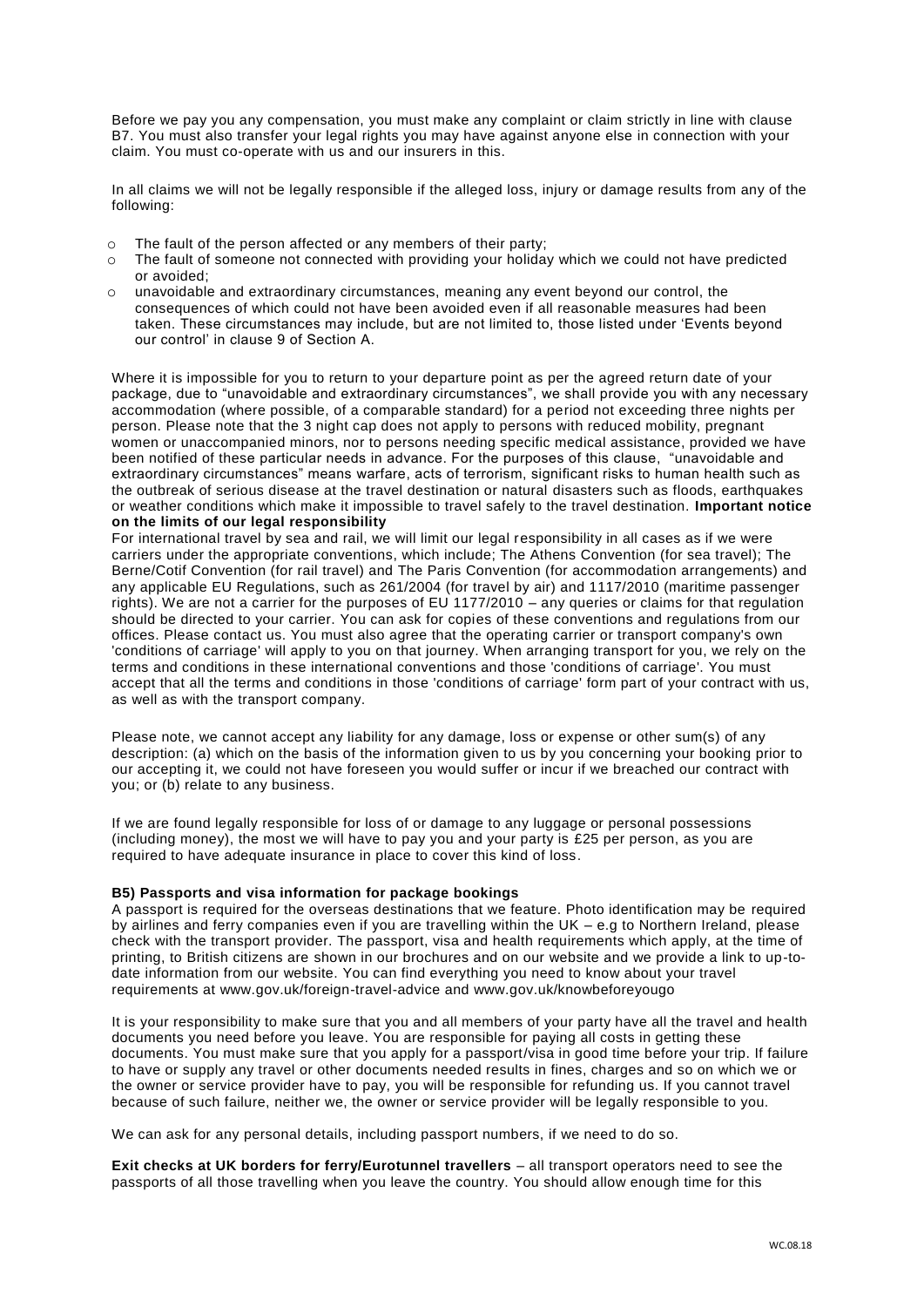process when planning your journey. Some transport operators may require you to provide advanced passenger information (API) to them before you arrive at port. If this applies to your booking, we will write this on your confirmation documents. You are responsible for providing this information for all passengers and we will not accept any legal responsibility if you fail to do so.

If you or any member of your party is not a British citizen or holds a non-British passport, you must check passport and visa requirements with the embassy or consulate of the country or countries you will travel to or through.

# **B6 If you change or cancel your booking – This clause applies to ALL overseas bookings and to bookings which include ferry and Eurotunnel crossings**

# **Full cancellations**

If you have to, or want to, cancel your booking, you must phone us on the number shown on your booking confirmation as soon as possible. You must also immediately confirm your cancellation in writing, sent by recorded delivery, to us at the address shown in the brochure or on the website. The day we receive your notice by phone is the date on which we cancel your booking. If you cancel, we will make a cancellation charge, as shown in the table below. This means that if you have paid the balance of your total cost and then have to, or want to, cancel, you may receive a refund of part of the cost. However, if you have not paid your total cost, including the premiums for any insurance (if this applies), by the time of your cancellation, you may have to make a further payment as a cancellation charge.

For the purpose of the table below, 'total cost' means the total cost of the booking, including any extra items. You will still have to pay any insurance premiums, ferry or Eurotunnel charges, booking fees and administration fees for making any changes. If you have already paid insurance premiums, ferry or Eurotunnel charges, booking fees and administration fees, we will not refund them if you cancel.

If they are prevented from travelling, individual party members may be able to transfer their place to someone else introduced by you, subject to the following conditions:

- we are notified not less than 7 days before departure;
- you pay any outstanding balance payment, an amendment fee of £31 for each change or £53 for each change if we have already issued your travel documents., as well as any additional fees, charges and other costs arising from the transfer; and
- the person to whom the booking is being transferred agrees to these booking conditions and all other terms of the contract between us.

You and the transferee remain jointly and severally liable for payment of all sums. If you are unable to find a replacement, cancellation charges as set out in this clause will apply in order to cover our estimated costs. Otherwise, no refunds will be given for passengers not travelling or for unused services.

# **NB - Most service providers do not allow name, time or other changes after tickets have been issued. In the case of ferry and Eurotunnel bookings, you may need to buy new tickets at a higher price.**

# Cancellation charges

| Number of days before the start date of your trip that we<br>receive notice to cancel or on which you fail to make a<br>payment | Cancellation charge (plus all booking fees, ferry or<br>Eurotunnel charges, insurance premiums or<br>administration fees you owe)                               |
|---------------------------------------------------------------------------------------------------------------------------------|-----------------------------------------------------------------------------------------------------------------------------------------------------------------|
| More than 70 days<br>More than 84 days (properties stated to sleep 10 or more<br>people)                                        | Full deposit (including any balance of deposit due) plus<br>the total cost of any ferry or Eurotunnel booked                                                    |
| 43 to 70 days<br>43 to 84 days (properties stated to sleep 10 or more people)                                                   | 50% of the total cost or full deposit (including any<br>balance of deposit due), whichever is greater, plus the<br>total cost of any ferry or Eurotunnel booked |
| 29 to 42 days                                                                                                                   | 75% of total cost, plus the total cost of any ferry or<br>Eurotunnel booked                                                                                     |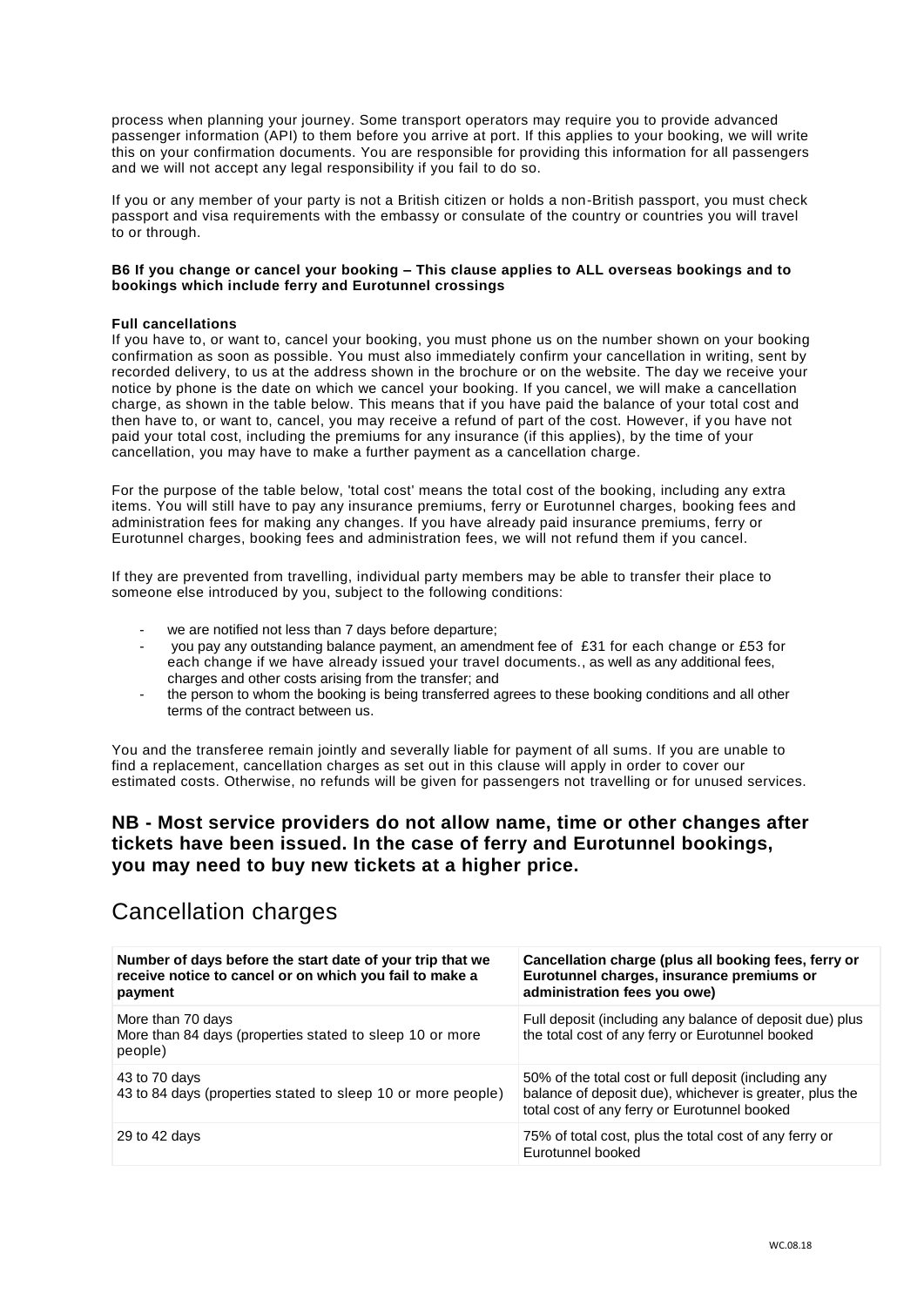| $8 - 28$ days  | 90% of total cost, plus the total cost of any ferry or<br>Eurotunnel booked |
|----------------|-----------------------------------------------------------------------------|
| 7 days or less | 100% of total cost                                                          |

# **Other service providers may make higher cancellation charges. Please also see clause 12, insurance.**

The cancellation charges above have been calculated as a genuine pre-estimate of the losses we would incur in the event you cancelled your holiday within the stipulated time period.

**Cancellation by You due to Unavoidable & Extraordinary Circumstances:** You have the right to cancel your confirmed holiday before departure without paying a cancellation charge in the event of unavoidable and extraordinary circumstances occurring at your holiday destination or its immediate vicinity and significantly affecting the performance of the holiday or which significantly affects transport arrangements to the destination. In these circumstances, we shall provide you with a full refund of the monies you have paid but we will not be liable to pay you any compensation. Please note that your right to cancel in these circumstances will only apply where the Foreign and Commonwealth Office advises against travel to your destination or its immediate vicinity. For the purposes of this clause, "unavoidable and extraordinary circumstances" means warfare, acts of terrorism, significant risks to human health such as the outbreak of serious disease at the travel destination or natural disasters such as floods, earthquakes or weather conditions which make it impossible to travel safely to the travel destination.

# **B7) Complaints**

If you have a problem while you are abroad, you must let the relevant owner or service provider (for example ferry operator) know immediately so that the matter can be put right. If the owner or service provider cannot sort out the problem to your satisfaction at the time, you must also contact us immediately by phoning the Customer Service line on the number shown on your confirmation, so that we have the chance to help. If a complaint cannot be sorted out at the time, you must write to us within 28 days of returning to the UK, quoting the original booking reference and giving all relevant information. If you do not take these steps, it will prevent our ability to sort out the problem or investigate it fully and , as a result, your rights under the contract may be affected. Send your letter to our office at Spring Mill, Earby, Barnoldswick, Lancashire, BB94 0AA, marked for the attention of the Customer Relations Department. Or you can send an email to cr@wynvr.co.uk. We cannot accept legal responsibility for any claims which you do not let us or our owners, Novasol A/S or service providers know about strictly in line with this clause.

Please note that we offer an Alternative Dispute Resolution service through our ABTA membership. Please see clause 6 for further details. You can also access the European Commission Online Dispute (ODR) Resolution platform at [http://ec.europa.eu/consumers/odr/.](http://ec.europa.eu/consumers/odr/)

# **B8) Prompt Assistance**

The Package Travel and Linked Travel Arrangements Regulations 2018 provide that in the event that you experience difficulty for any reason, we will offer you such prompt assistance as is appropriate in the circumstances. In particular, we will provide you with appropriate information on health services, local authorities and consular assistance, and provide assistance with distance communications and finding alternative travel arrangements. Where you require assistance which is not owing to any failure by us, our employees or sub-contractors, we will not be liable for the costs of any alternative travel arrangements or other such assistance you require. Any supplier, airline or other transport supplier may however pay for or provide refreshments and/or appropriate accommodation and you should make a claim directly to them. Subject to the other terms of these conditions, we will not be liable for any costs, fees or charges you incur in the above circumstances, if you fail to obtain our prior authorisation befo re making your own travel arrangements. Furthermore, we reserve the right to charge you a fee for our assistance in the event that the difficulty is caused intentionally by you or a member of your party, or otherwise through your or your party's negligence.

The prices and booking conditions displayed supersede all those previously published.

Prices and booking conditions may be updated, changed or varied subsequently. Please see our website for the latest details.

Vacation Rentals (UK) Ltd Registered office: Spring Mill, Earby, Barnoldswick, Lancashire, BB94 0AA